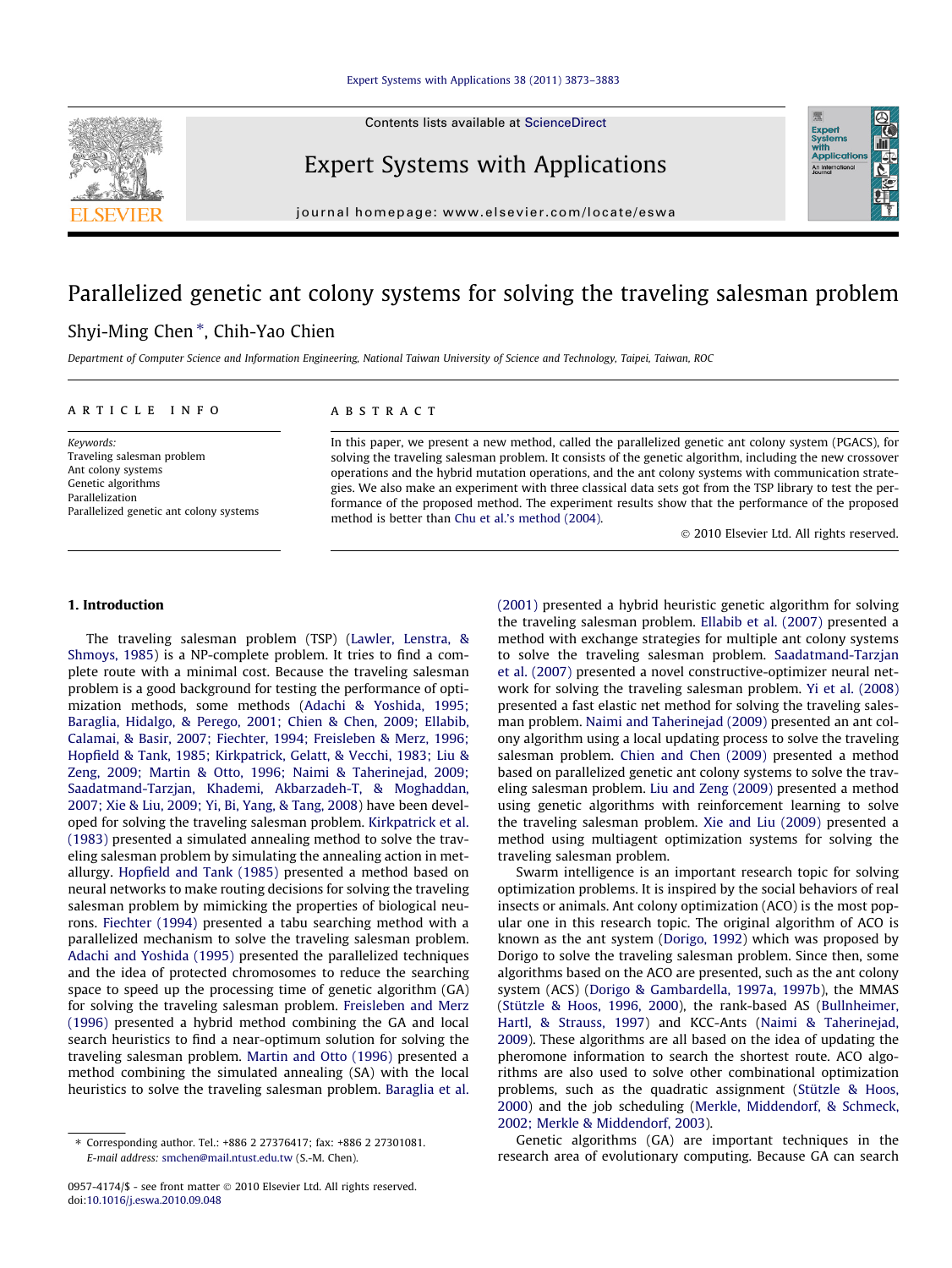the domain space globally, it has been widely used to solve largescale combinational optimization problems. As long as the fitness function is determined, we can obtain a good result by means of GA. [Adachi and Yoshida \(1995\)](#page--1-0) presented protected chromosomes techniques to implement GA to solve the traveling salesman problem.

In this paper, we propose a new method, called the parallelized genetic ant colony system (PGACS) to solve the traveling salesman problem. First, we use the ant colony system to obtain the initial solutions. Then, we use the initial solutions as the initial population of GA to obtain better solutions. If GA searches a better solution, we use the global update of ACS to feedback the learning experience to ACS. After a certain number of cycles, we use the communication strategies ([Chu, Roddick, & Pan, 2004](#page--1-0)) to exchange the learning experience between groups to speed up the convergence process. The performance of the proposed method is better than [Chu et al.'s method \(2004\).](#page--1-0)

The rest of this paper is organized as follows. In Section 2, we briefly review the concepts of ant system (AS) and the ant colony optimization (ACO). In Section [3](#page--1-0), we briefly review the concepts of genetic algorithms. In Section [4,](#page--1-0) we present a new method to solve the traveling salesman problem by parallelized genetic ant colony systems. In Section [5,](#page--1-0) we show the experiment results of the proposed method based on three classical TSP data sets. The conclusions are discussed in Section [6.](#page--1-0)

#### 2. Ant colony optimization

In this section, we briefly review basic concepts of ant systems (AS) and the ant colony optimization (ACO). The ant system was proposed by Dorigo et al. ([Colorni, Dorigo, & Maniezzo, 1991;](#page--1-0) [Dorigo, 1992; Dorigo, Maniezzo, & Colorni, 1992, 1996\)](#page--1-0). It is a cooperative population-based searching algorithm and is inspired by the foraging behavior of real ants. When a real ant searches the food from its nest, it will form a route based on the quantities of the pheromone on each edge in which it passed through. Each ant will deposit the pheromone on each traveled edges while searching, such that the pheromone level of those visited edges will be increased and the pheromone level on unvisited edges will be decayed. The other ants will search their own routes according to their experiences based on the pheromone levels in the edges that they choose to travel. The higher the pheromone level on an edge, the more the attractive to an ant. The more the ants passed the edge, the higher the pheromone level on this edge. The procedure of this searching behavior can be applied to solve the travel salesman problem. Assume that there are  $n$  cities and  $m$  ants and assume that the initial pheromone level on each edge is set to a very small non-zero positive constant  $\tau_0$ . In each cycle, each ant starts at a randomly selected city and visits the rest of each city once and only once according to the transition rule based on the pheromone level on each edge. Therefore, the learning procedure is to update the level of pheromone. The ideas of ant systems to solve the traveling salesman problem are reviewed as follows ([Dorigo and Gambardella, 1997; Dorigo et al., 1996\)](#page--1-0):

(1) Transition rule: From city  $r$ , the next city  $s$  in the route is selected by ant  $k$  among the unvisited cities memorized in  $J_r^k$  according to the following rule:

$$
s = \underset{u \in J_r^k}{\arg \ max} \left[ \tau(r, u) \cdot \eta(r, u)^\beta \right], \quad \text{if } q \leq q_0 \quad \text{(Exploitation)}
$$

or select the next city s with the transition probability  $P_k(r,s)$ ,

$$
P_k(r,s) = \begin{cases} \frac{\tau(r,s) \cdot \eta(r,s)^{\beta}}{\sum_{u \in J^k_r} \tau(r,u) \cdot \eta(r,u)^{\beta}}, & \text{if } s \in J^k_r, \\ 0, & \text{otherwise}, \end{cases} \quad \text{if } q > q_0 \quad \text{(Bias exploitation)}
$$

where  $J_r^k$  is the set of cities that remain to be traveled by the kth ant,  $\tau(r, u)$  is the pheromone level between city r and city u,  $\eta(r, u)$  is the inverse of the Euclidian distance from city r to city u, and the parameter  $\beta$  is the relative importance of the pheromone level versus the Euclidian distance.

(2) Pheromone update rule:

$$
\tau(r, u) \leftarrow (1 - \rho) \cdot \tau(r, s) + \sum_{k=1}^{m} \Delta \tau_k(r, s),
$$

 $\Delta\tau_k(r,s) = \begin{cases} \frac{1}{L_k}, & \text{if } (r,s) \in \mathbb{R}^n$  the route performed by the kth ant, 0; otherwise:  $\epsilon$ 

The process of AS for solving the TSP is shown in Fig. 1 ([Col](#page--1-0)[orni et al., 1991\)](#page--1-0). An ant system requires a lot of computation time to process the transition probability. In order to improve the searching efficiency, some improved algorithms are proposed, such as the MAX–MIN ant system (MMAS) ([Stützle & Hoos, 1996, 2000](#page--1-0)), the ant colony system (ACS) ([Dorigo & Gambardella, 1997a, 1997b; Gambardella & Dori](#page--1-0)[go, 1996\)](#page--1-0), the rank-based AS [\(Bullnheimer](#page--1-0) et al., 1997) and KCC-Ants [\(Naimi & Taherinejad, 2009\)](#page--1-0).

ACS ([Dorigo & Gambardella, 1997a, 1997b; Gambardella &](#page--1-0) [Dorigo, 1996\)](#page--1-0) is based on AS, but it updates the pheromone by two operations, i.e., the local update and the global update. The local update operation is performed after the ants moved to the next city, where its main idea is to diversify the searching space performed by the subsequence ants during the cycle. The global update is performed only for the shortest route after all ants complete their routes, where its main idea is that only the best ant could contribute to the colony. The update rules of ACS are shown as follows [\(Dorigo and Gambardella, 1997\)](#page--1-0):

(1) Local pheromone update:

 $\tau(r,s) \leftarrow (1-\rho) \cdot \tau(r,s) + \rho \cdot \tau_0,$ 

where  $\rho$  is the pheromone evaporation parameter and  $0 < \rho < 1$ .



Fig. 1. The process of AS for solving the TSP ([Colorni et al., 1991](#page--1-0)).